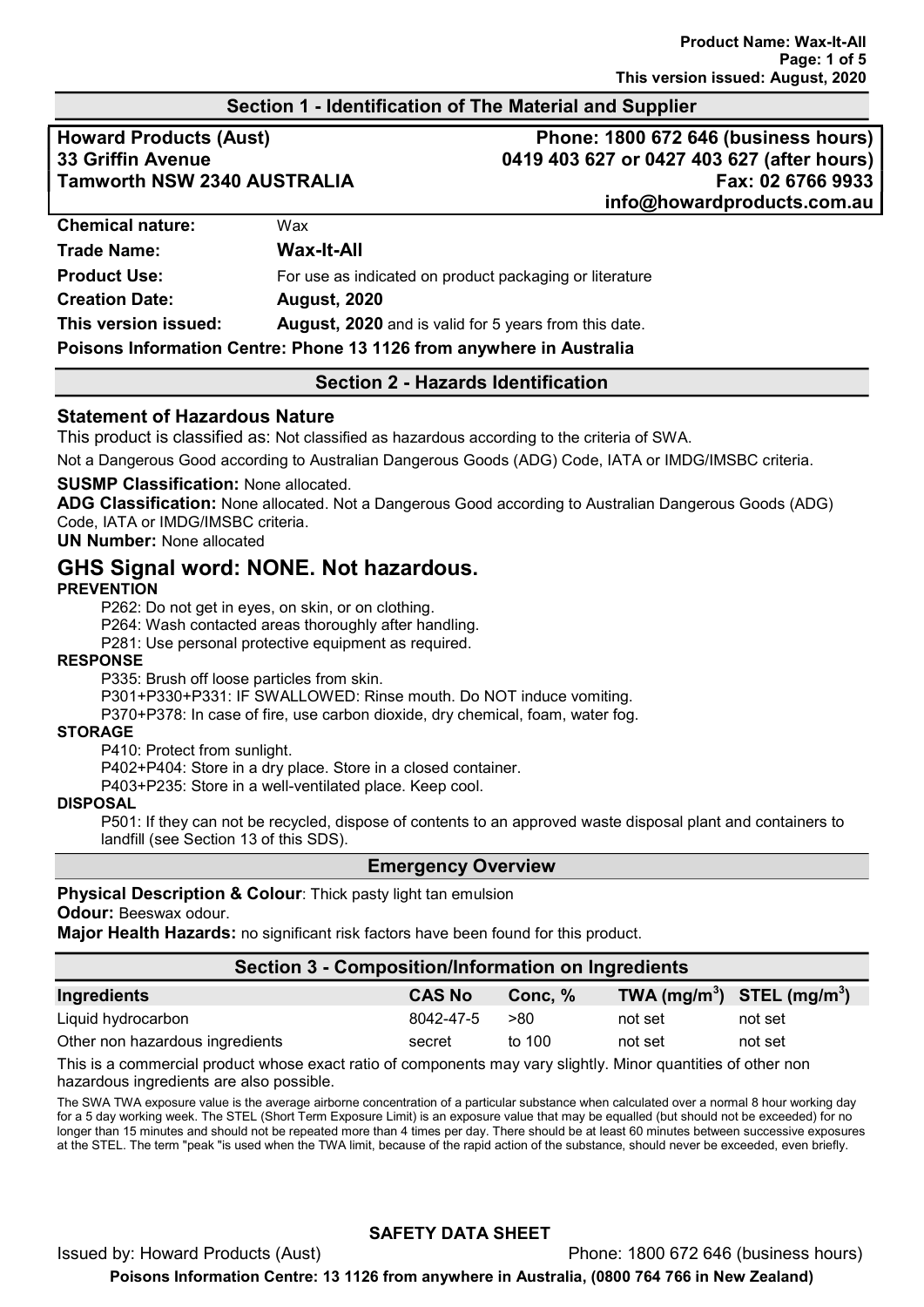# Section 4 - First Aid Measures

# General Information:

You should call The Poisons Information Centre if you feel that you may have been poisoned, burned or irritated by this product. The number is 13 1126 from anywhere in Australia (0800 764 766 in New Zealand) and is available at all times. Have this SDS with you when you call.

Inhalation: First aid is not generally required. If in doubt, contact a Poisons Information Centre or a doctor. **Skin Contact:** Gently brush away excess particles. Irritation is unlikely. However, if irritation does occur, flush with lukewarm, gently flowing water for 5 minutes or until chemical is removed.

Eye Contact: Quickly and gently brush particles from eyes. Immediately flush the contaminated eye(s) with lukewarm, gently flowing water for 5 minutes or until the product is removed, while holding the eyelid(s) open. Obtain medical advice immediately if irritation occurs. Take special care if exposed person is wearing contact lenses. Ingestion: If product is swallowed or gets in mouth, do NOT induce vomiting; wash mouth with water and give some water to drink. If symptoms develop, or if in doubt contact a Poisons Information Centre or a doctor.

# Section 5 - Fire Fighting Measures

Fire and Explosion Hazards: The major hazard in fires is usually inhalation of heated and toxic or oxygen deficient (or both), fire gases. There is no risk of an explosion from this product under normal circumstances if it is involved in a fire.

Fire decomposition products from this product may be toxic if inhaled. Take appropriate protective measures. Extinguishing Media: In case of fire, use carbon dioxide, dry chemical, foam or water fog.

Fire Fighting: When fighting fires involving significant quantities of this product, no special equipment is believed to be necessary.

| Flash point:                     | $>93.3^{\circ}$ C |
|----------------------------------|-------------------|
| <b>Upper Flammability Limit:</b> | No data.          |
| <b>Lower Flammability Limit:</b> | No data.          |
| <b>Autoignition temperature:</b> | No data.          |
| <b>Flammability Class:</b>       | No data.          |
|                                  |                   |

## Section 6 - Accidental Release Measures

Accidental release: Minor spills do not normally need any special cleanup measures. In the event of a major spill, prevent spillage from entering drains or water courses. As a minimum, wear overalls, goggles and gloves. Suitable materials for protective clothing include no specific manufacturer recommendations. Use impermeable gloves with care. Eye/face protective equipment should comprise, as a minimum, protective glasses and, preferably, goggles. If there is a significant chance that dusts are likely to build up in cleanup area, we recommend that you use a suitable dust mask.

Stop leak if safe to do so, and contain spill. Sweep up and shovel or collect recoverable product into labelled containers for recycling or salvage, and dispose of promptly. Consider vacuuming if appropriate. Recycle containers wherever possible after careful cleaning. After spills, wash area preventing runoff from entering drains. If a significant quantity of material enters drains, advise emergency services. This material may be suitable for approved landfill. Ensure legality of disposal by consulting regulations prior to disposal. Thoroughly launder protective clothing before storage or re-use. Advise laundry of nature of contamination when sending contaminated clothing to laundry.

# Section 7 - Handling and Storage

Handling: Keep exposure to this product to a minimum, and minimise the quantities kept in work areas. Check Section 8 of this SDS for details of personal protective measures, and make sure that those measures are followed. The measures detailed below under "Storage" should be followed during handling in order to minimise risks to persons using the product in the workplace. Also, avoid contact or contamination of product with incompatible materials listed in Section 10.

**Storage:** Store packages of this product in a cool place. Make sure that containers of this product are kept tightly closed. Keep containers dry and away from water. Make sure that the product does not come into contact with substances listed under "Incompatibilities" in Section 10. Check packaging - there may be further storage instructions on the label.

# Section 8 - Exposure Controls and Personal Protection

The following Australian Standards will provide general advice regarding safety clothing and equipment: Respiratory equipment: AS/NZS 1715, Protective Gloves: AS 2161, Occupational Protective Clothing: AS/NZS 4501 set 2008, Industrial Eye Protection: AS1336 and AS/NZS 1337, Occupational Protective Footwear: AS/NZS2210.

# SAFETY DATA SHEET

Issued by: Howard Products (Aust) Phone: 1800 672 646 (business hours) Poisons Information Centre: 13 1126 from anywhere in Australia, (0800 764 766 in New Zealand)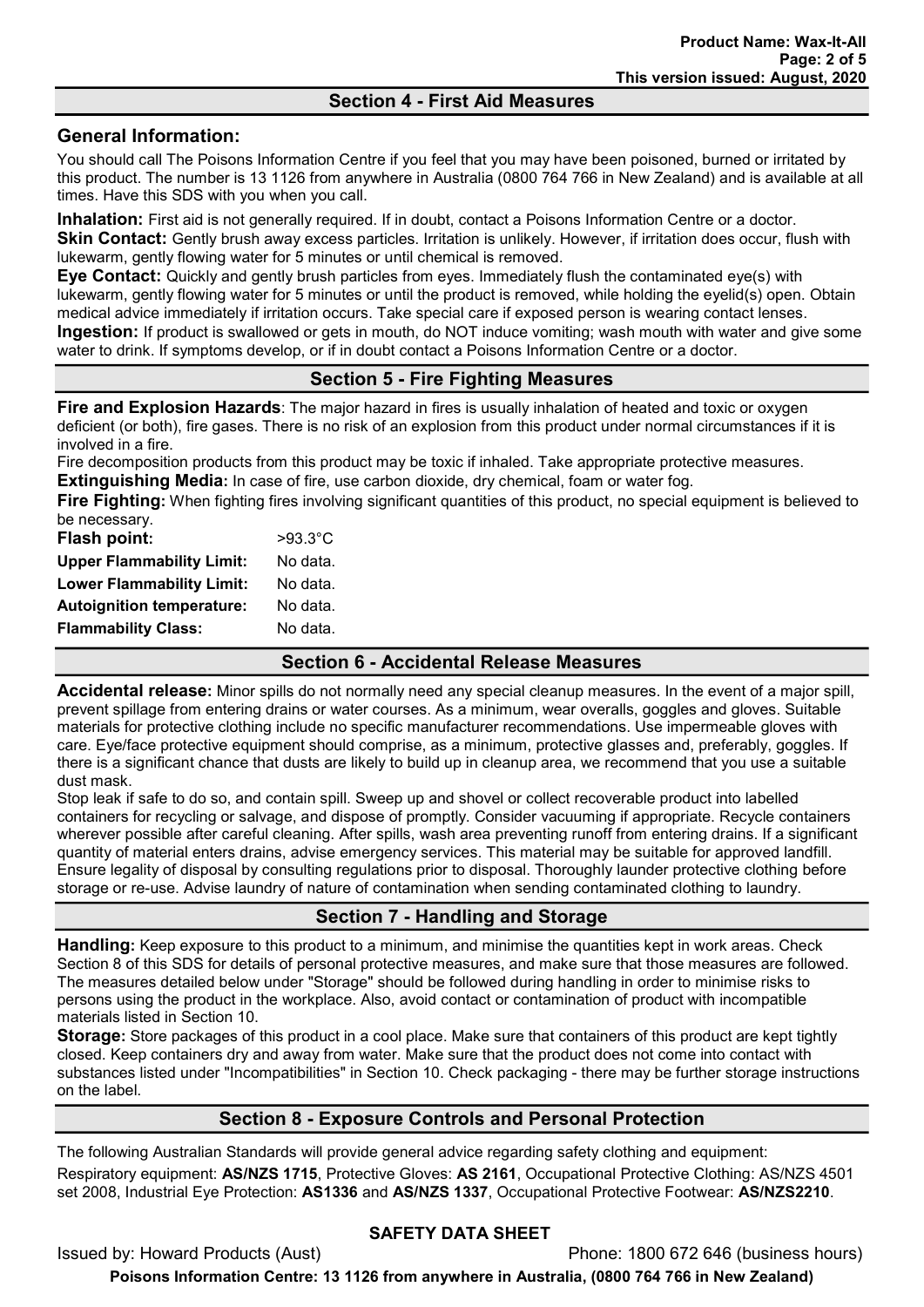# SWA Exposure Limits  $TWA (mq/m<sup>3</sup>)$

Exposure limits have not been established by SWA for any of the significant ingredients in this product.

No special equipment is usually needed when occasionally handling small quantities. The following instructions are for bulk handling or where regular exposure in an occupational setting occurs without proper containment systems. **Ventilation:** This product should only be used where there is ventilation that is adequate to keep exposure below the TWA levels. If necessary, use a fan.

Eye Protection: Eye protection such as protective glasses or goggles is recommended when this product is being used.

Skin Protection: The information at hand indicates that this product is not harmful and that normally no special skin protection is necessary. However, we suggest that you routinely avoid contact with all chemical products and that you wear suitable gloves (preferably elbow-length) when lengthy skin contact is likely.

**Protective Material Types:** There is no specific recommendation for any particular protective material type. Respirator: If there is a significant chance that dusts are likely to build up in the area where this product is being used, we recommend that you use a suitable dust mask.

## Section 9 - Physical and Chemical Properties:

| <b>Physical Description &amp; colour:</b> | Thick pasty light tan emulsion                  |
|-------------------------------------------|-------------------------------------------------|
| Odour:                                    | Beeswax odour.                                  |
| <b>Boiling Point:</b>                     | Not available.                                  |
| <b>Freezing/Melting Point:</b>            | No specific data. Paste at normal temperatures. |
| <b>Volatiles:</b>                         | No data.                                        |
| <b>Vapour Pressure:</b>                   | No data.                                        |
| <b>Vapour Density:</b>                    | Not applicable.                                 |
| <b>Specific Gravity:</b>                  | No data.                                        |
| <b>Water Solubility:</b>                  | Insoluble.                                      |
| pH:                                       | No data.                                        |
| <b>Volatility:</b>                        | No data.                                        |
| <b>Odour Threshold:</b>                   | No data.                                        |
| <b>Evaporation Rate:</b>                  | Not applicable.                                 |
| <b>Coeff Oil/water Distribution:</b>      | No data                                         |
| <b>Viscosity:</b>                         | Not applicable.                                 |
| <b>Autoignition temp:</b>                 | No data.                                        |

# Section 10 - Stability and Reactivity

Reactivity: This product is unlikely to react or decompose under normal storage conditions. However, if you have any doubts, contact the supplier for advice on shelf life properties.

Conditions to Avoid: This product should be kept in a cool place, preferably below 30°C. Keep containers tightly closed. Containers should be kept dry.

Incompatibilities: strong oxidising agents.

Fire Decomposition: Combustion forms carbon dioxide, and if incomplete, carbon monoxide and possibly smoke. Water is also formed. Carbon monoxide poisoning produces headache, weakness, nausea, dizziness, confusion, dimness of vision, disturbance of judgment, and unconsciousness followed by coma and death.

Polymerisation: This product will not undergo polymerisation reactions.

# Section 11 - Toxicological Information

# Local Effects:

**Target Organs:** There is no data to hand indicating any particular target organs.

# Classification of Hazardous Ingredients

### Ingredient **Risk Phrases**

No ingredient mentioned in the HSIS Database is present in this product at hazardous concentrations.

# Potential Health Effects

# Inhalation:

Short Term Exposure: Available data indicates that this product is not harmful. In addition product is unlikely to cause any discomfort or irritation.

Long Term Exposure: No data for health effects associated with long term inhalation.

# SAFETY DATA SHEET

Issued by: Howard Products (Aust) Phone: 1800 672 646 (business hours)

Poisons Information Centre: 13 1126 from anywhere in Australia, (0800 764 766 in New Zealand)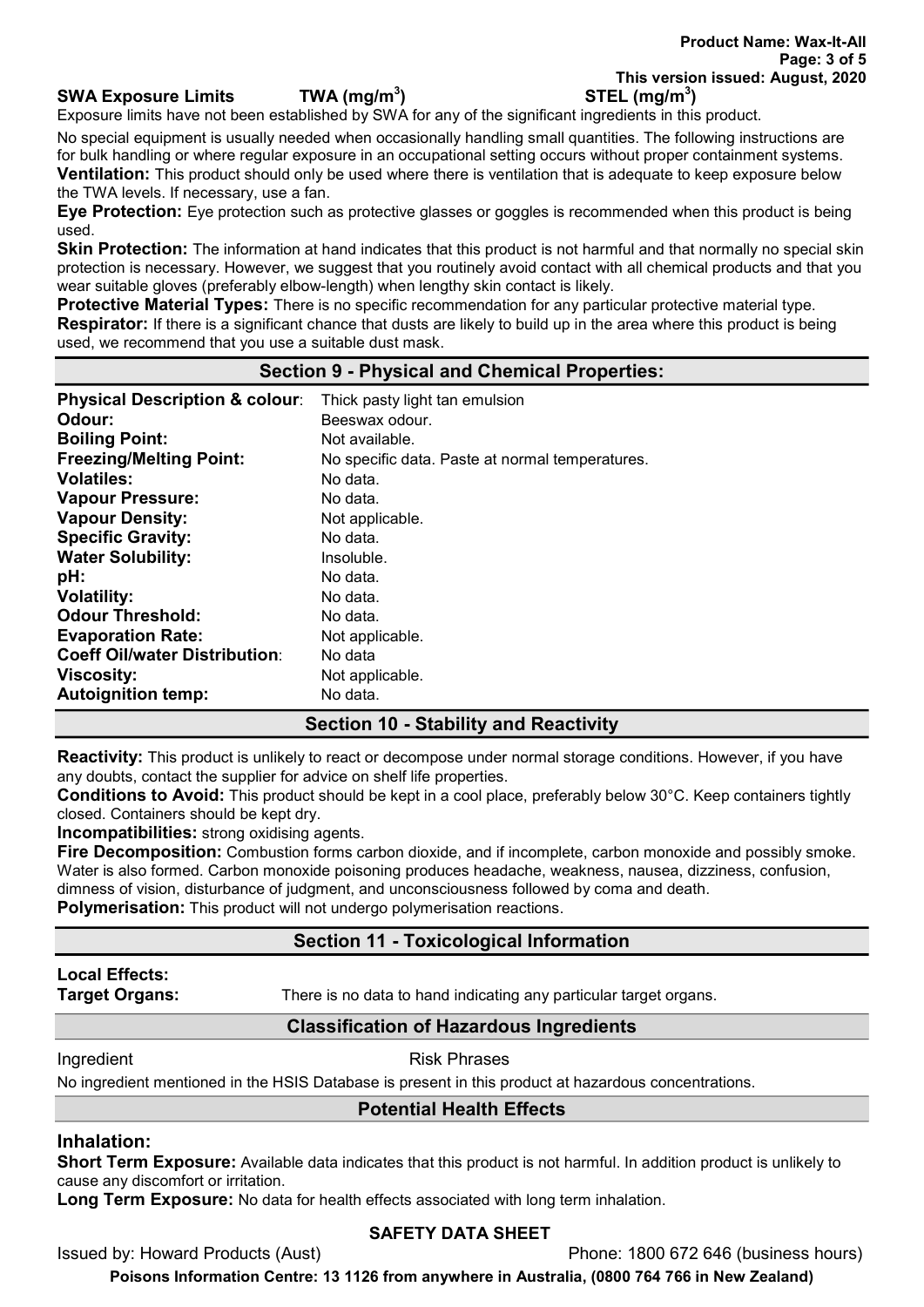# Skin Contact:

Short Term Exposure: Available data indicates that this product is not harmful. It should present no hazards in normal use. In addition product is unlikely to cause any discomfort in normal use.

Long Term Exposure: No data for health effects associated with long term skin exposure.

# Eye Contact:

Short Term Exposure: This product is believed to be mildly irritating, to eyes, but is unlikely to cause anything more than mild transient discomfort.

Long Term Exposure: No data for health effects associated with long term eye exposure.

# Ingestion:

Short Term Exposure: Significant oral exposure is considered to be unlikely. This product, while believed to be not harmful, is likely to cause headache and gastric disturbance such as nausea and vomiting if ingested in significant quantities. However, this product may be irritating to mucous membranes but is unlikely to cause anything more than transient discomfort.

Long Term Exposure: No data for health effects associated with long term ingestion.

# Carcinogen Status:

SWA: No significant ingredient is classified as carcinogenic by SWA.

NTP: No significant ingredient is classified as carcinogenic by NTP.

**IARC:** No significant ingredient is classified as carcinogenic by IARC.

# Section 12 - Ecological Information

Insufficient data to be sure of status.

# Section 13 - Disposal Considerations

Disposal: This product may be recycled if unused, or if it has not been contaminated so as to make it unsuitable for its intended use. If it has been contaminated, it may be possible to reclaim the product by filtration, distillation or some other means. If neither of these options is suitable in-house, consider controlled incineration, or contact a specialist waste disposal company.

# Section 14 - Transport Information

UN Number: This product is not classified as a Dangerous Good by ADG, IATA or IMDG/IMSBC criteria. No special transport conditions are necessary unless required by other regulations.

# Section 15 - Regulatory Information

AICS: All of the significant ingredients in this formulation are compliant with NICNAS regulations.

# Section 16 - Other Information

### This SDS contains only safety-related information. For other data see product literature.

### Acronyms:

| .                   |                                                                                                                        |
|---------------------|------------------------------------------------------------------------------------------------------------------------|
| <b>ADG Code</b>     | Australian Code for the Transport of Dangerous Goods by Road and Rail (7 <sup>th</sup> edition)                        |
| <b>AICS</b>         | Australian Inventory of Chemical Substances                                                                            |
| <b>SWA</b>          | Safe Work Australia, formerly ASCC and NOHSC                                                                           |
| <b>CAS number</b>   | <b>Chemical Abstracts Service Registry Number</b>                                                                      |
| <b>Hazchem Code</b> | Emergency action code of numbers and letters that provide information to emergency<br>services especially firefighters |
| <b>IARC</b>         | International Agency for Research on Cancer                                                                            |
| <b>NOS</b>          | Not otherwise specified                                                                                                |
| <b>NTP</b>          | National Toxicology Program (USA)                                                                                      |
| <b>SUSMP</b>        | Standard for the Uniform Scheduling of Medicines & Poisons                                                             |
| <b>UN Number</b>    | United Nations Number                                                                                                  |
|                     | THIS SDS SUMMARISES OUR BEST KNOWLEDGE OF THE HEALTH AND SAFETY HAZARD INFORMATION OF THE PRODUCT AND HOW              |

TO SAFELY HANDLE AND USE THE PRODUCT IN THE WORKPLACE. EACH USER MUST REVIEW THIS SDS IN THE CONTEXT OF HOW THE PRODUCT WILL BE HANDLED AND USED IN THE WORKPLACE.

IF CLARIFICATION OR FURTHER INFORMATION IS NEEDED TO ENSURE THAT AN APPROPRIATE RISK ASSESSMENT CAN BE MADE, THE USER SHOULD CONTACT THIS COMPANY SO WE CAN ATTEMPT TO OBTAIN ADDITIONAL INFORMATION FROM OUR SUPPLIERS OUR RESPONSIBILITY FOR PRODUCTS SOLD IS SUBJECT TO OUR STANDARD TERMS AND CONDITIONS, A COPY OF WHICH IS SENT TO OUR CUSTOMERS AND IS ALSO AVAILABLE ON REQUEST.

Please read all labels carefully before using product.

# SAFETY DATA SHEET

Issued by: Howard Products (Aust) Phone: 1800 672 646 (business hours)

Poisons Information Centre: 13 1126 from anywhere in Australia, (0800 764 766 in New Zealand)